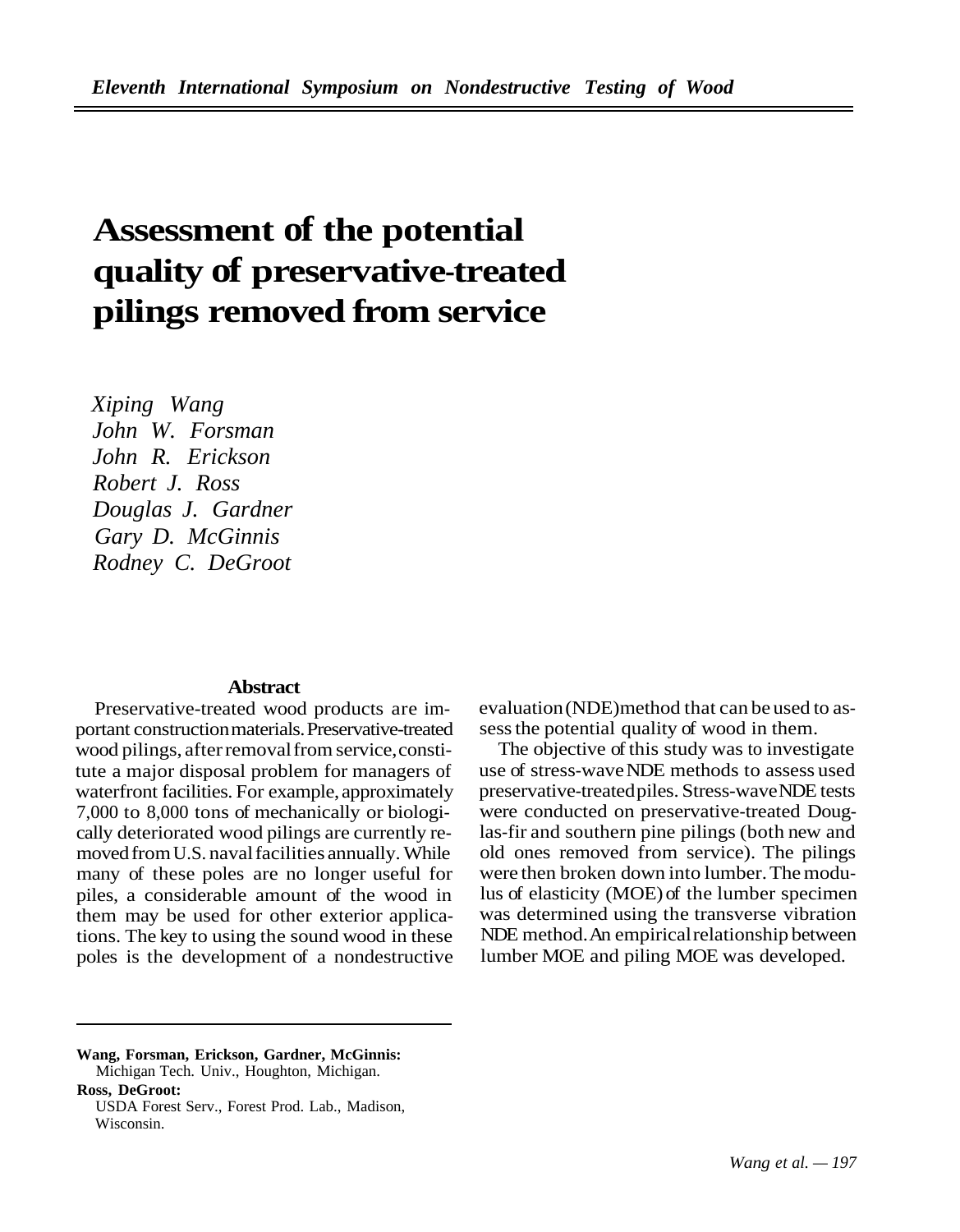## *Proceedings of the*  **Eleventh International Symposium on Nondestructive Testing of Wood**

*September 9-11, 1998 Madison, Wisconsin* 

*Sponsored by Washington State University College of Engineering and Architecture Wood Materials and Engineering Laboratory Dept. of Civil and Environmental Engineering Conferences and Institutes Pullman, Washington* 

*and* 

*USDA Forest Products Laboratory Madison, Wisconsin* 

*Proceedings published by the Forest Products Society Madison, Wisconsin 1999*